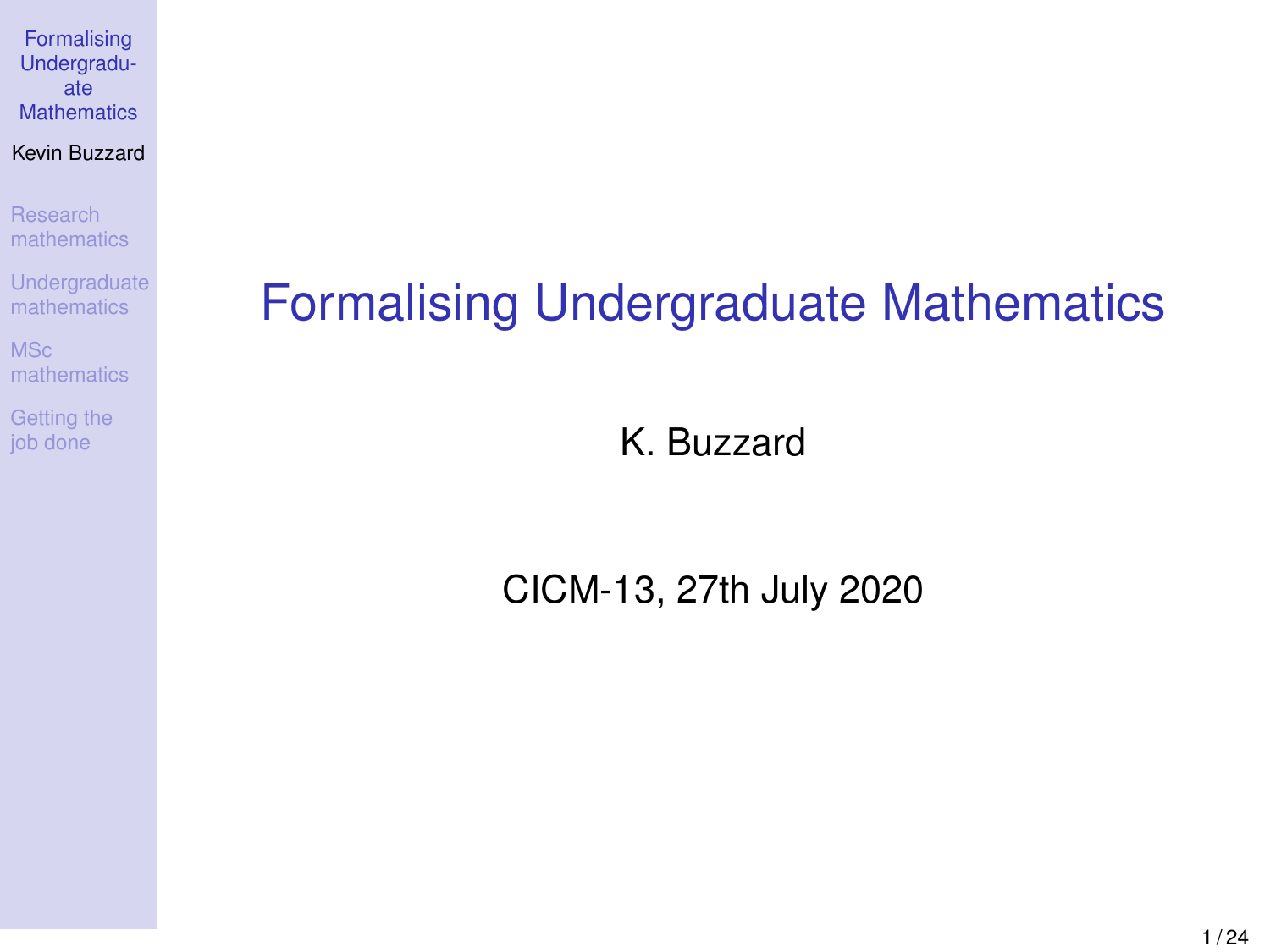#### Kevin Buzzard

Research [mathematics](#page-2-0)

**[Undergraduate](#page-8-0)** mathematics

MSc [mathematics](#page-10-0)

[Getting the](#page-12-0) job done

Thank you to the organizers for the invitation! Overview of talk:

- Research mathematicians and theorem provers.
- Why formalise undergraduate mathematics?
- How is Lean doing?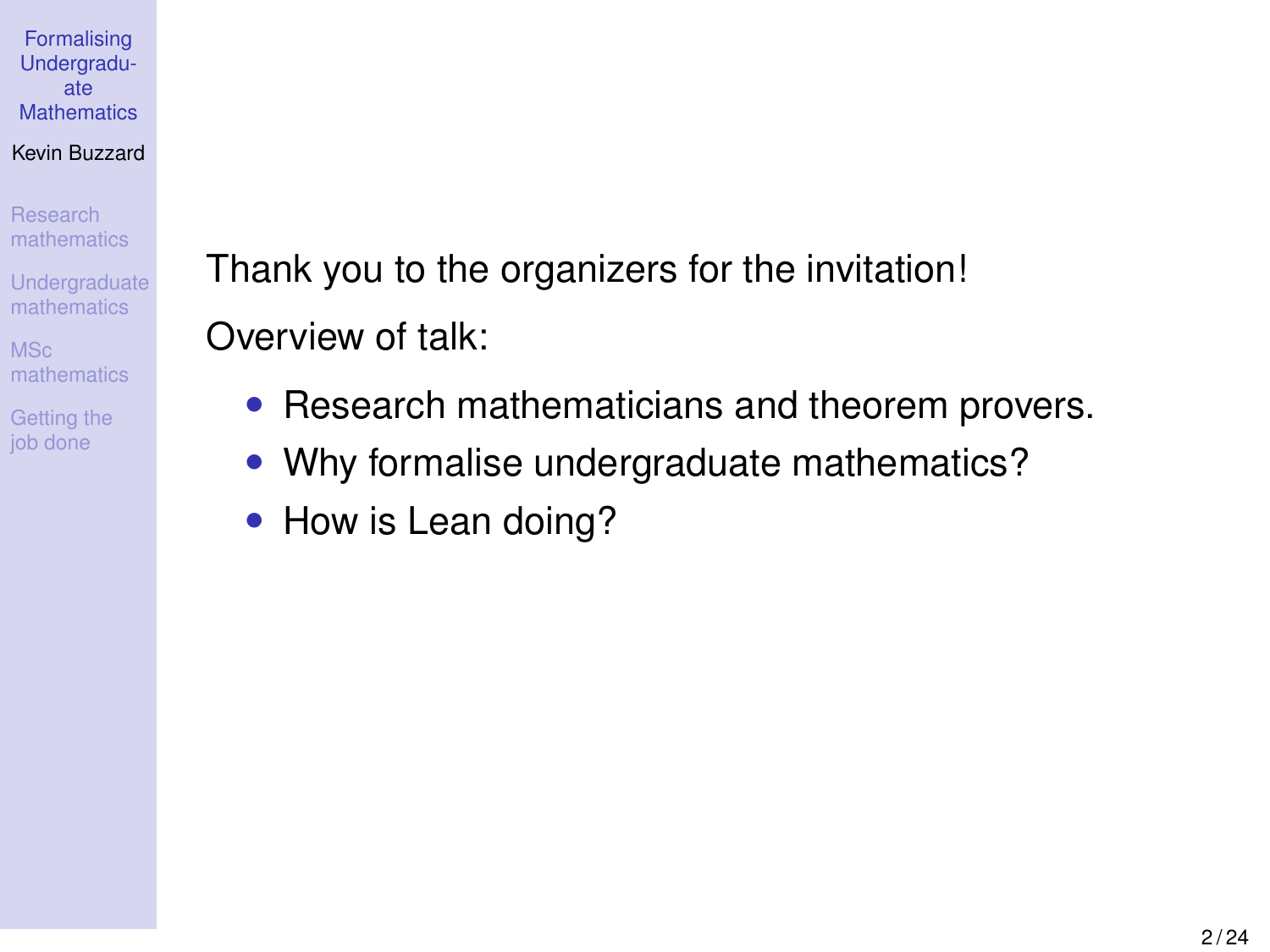#### Kevin Buzzard

Research [mathematics](#page-2-0)

**[Undergraduate](#page-8-0)** mathematics

MSc [mathematics](#page-10-0)

[Getting the](#page-12-0) job done

<span id="page-2-0"></span>For over 20 years I was a traditional number theorist.

More recently I got interested in formal proof verification. Why?

- Pedagogical reasons (UG teaching / projects);
- Research-related reasons (worries about rigour).

None of my colleagues had used formal proof software, and most had never heard of it.

Unfortunately, my first attempt (in 2018) to convince them to use it was a failure. Let me tell you about it.

### Who am I?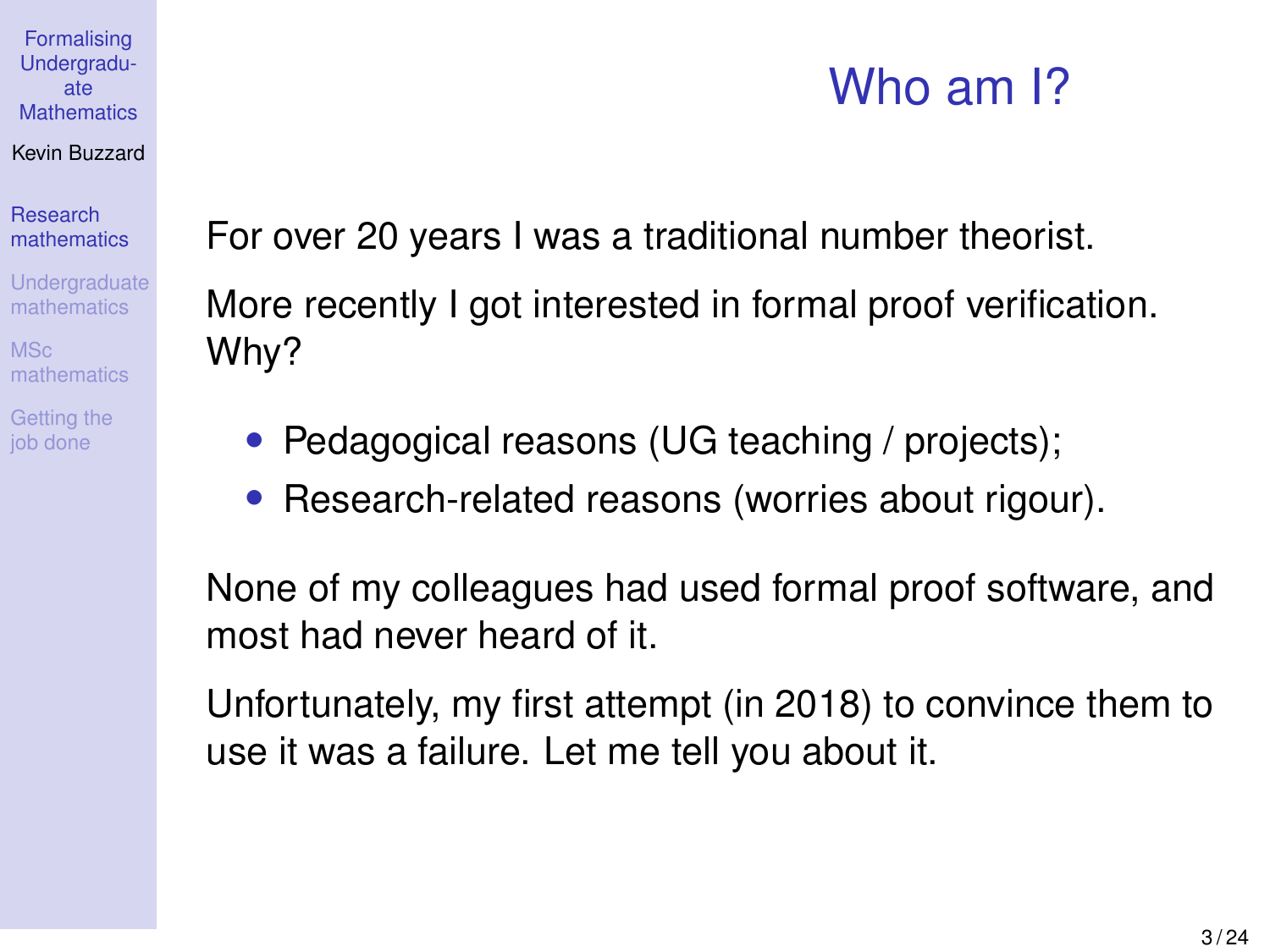Kevin Buzzard

Research [mathematics](#page-2-0)

**[Undergraduate](#page-8-0)** mathematics

MSc [mathematics](#page-10-0)

[Getting the](#page-12-0) job done

### The Annals of Mathematics is the most prestigious pure mathematics journal.

# ANNALS OF MATHEMATICS

**Princeton University & Institute for Advanced Study** 

**Editorial Board** 

**Submission Guidelines** 

Subscriptions

Contact

### Quasi-projectivity of moduli spaces of polarized varieties

Pages 597-639 from Volume 159 (2004), Issue 2 by Georg Schumacher, Hailme Tsuil

### Abstract

hout

By means of analytic methods the quasi-projectivity of the moduli space of algebraically polarized varieties with a not necessarily reduced complex structure is proven including the case of nonuniruled polarized varieties.

### [from the Annals of Mathematics website]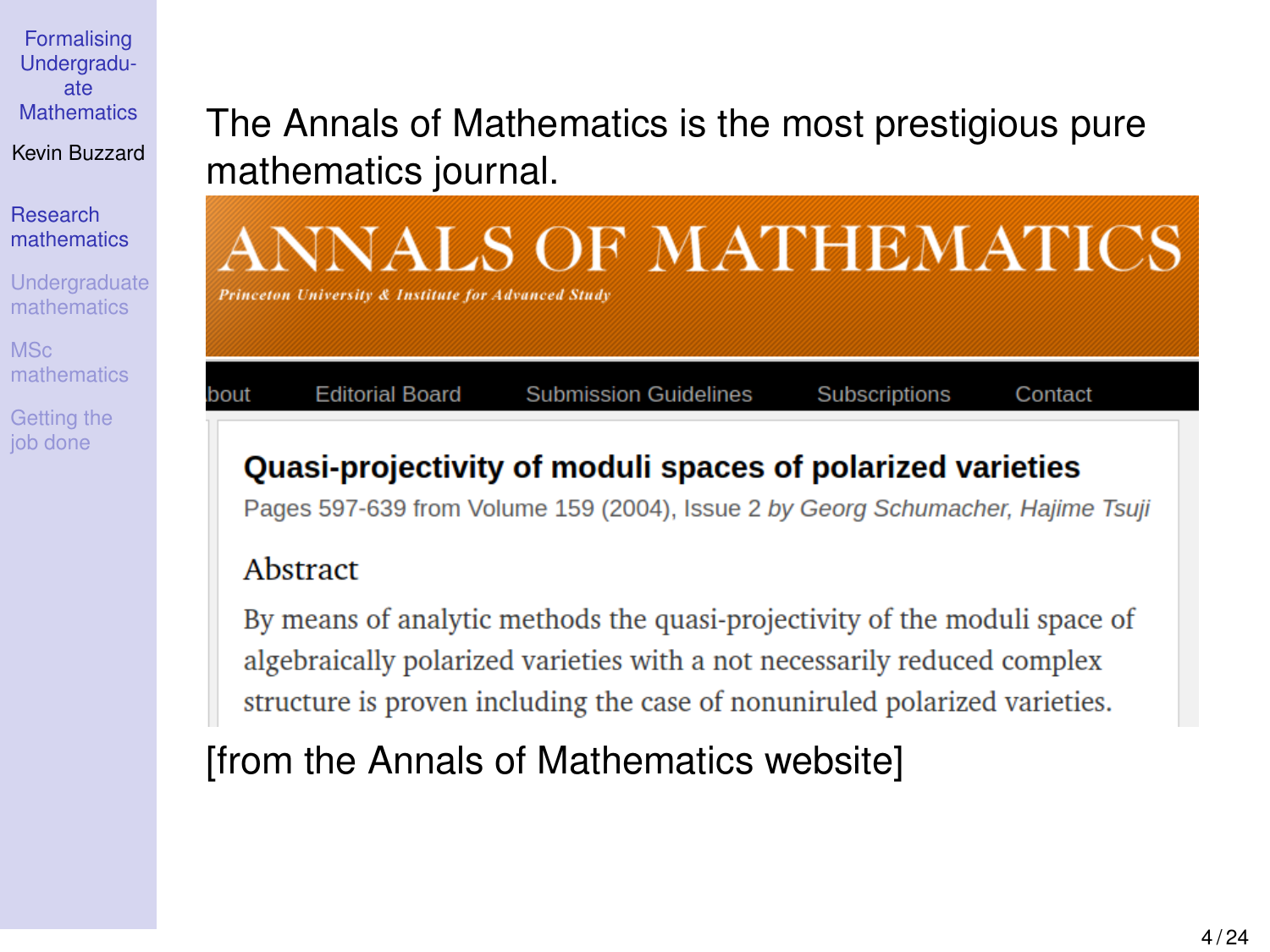Kevin Buzzard

Research [mathematics](#page-2-0)

**[Undergraduate](#page-8-0)** mathematics

MSc [mathematics](#page-10-0)

[Getting the](#page-12-0) job done

# **ANNALS OF MATHEMATICS**

Subscriptions

Contact

**Princeton University & Institute for Advanced Study** 

**Editorial Board** 

### Non-quasi-projective moduli spaces

Pages 1077-1096 from Volume 164 (2006). Issue 3 by János Kollár

**Submission Guidelines** 

### Abstract

hout

We show that every smooth toric variety (and many other algebraic spaces as well) can be realized as a moduli space for smooth, projective, polarized varieties. Some of these are not quasi-projective. This contradicts a recent paper (Quasi-projectivity of moduli spaces of polarized varieties, Ann. of Math.159 (2004) 597-639.).

### [also from the Annals of Mathematics website]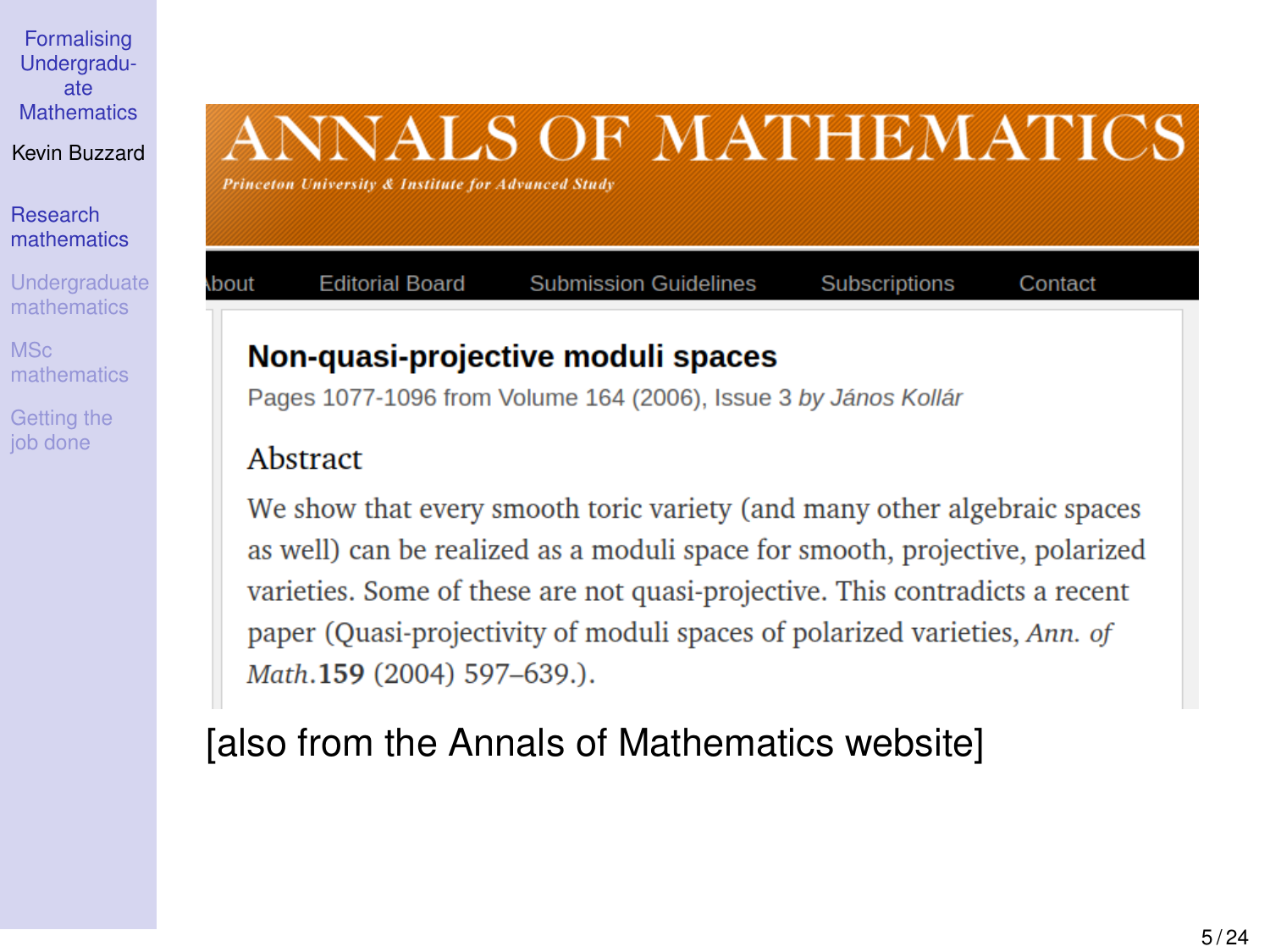Kevin Buzzard

Research [mathematics](#page-2-0)

**[Undergraduate](#page-8-0)** mathematics

MSc [mathematics](#page-10-0)

[Getting the](#page-12-0) job done

No retraction of either paper was ever published AFAIK.

The incorrect paper has some really profound ideas in, used to great effect by other mathematicians to prove deep theorems.

Mathematicians find this situation amusing.

It is also disempowering.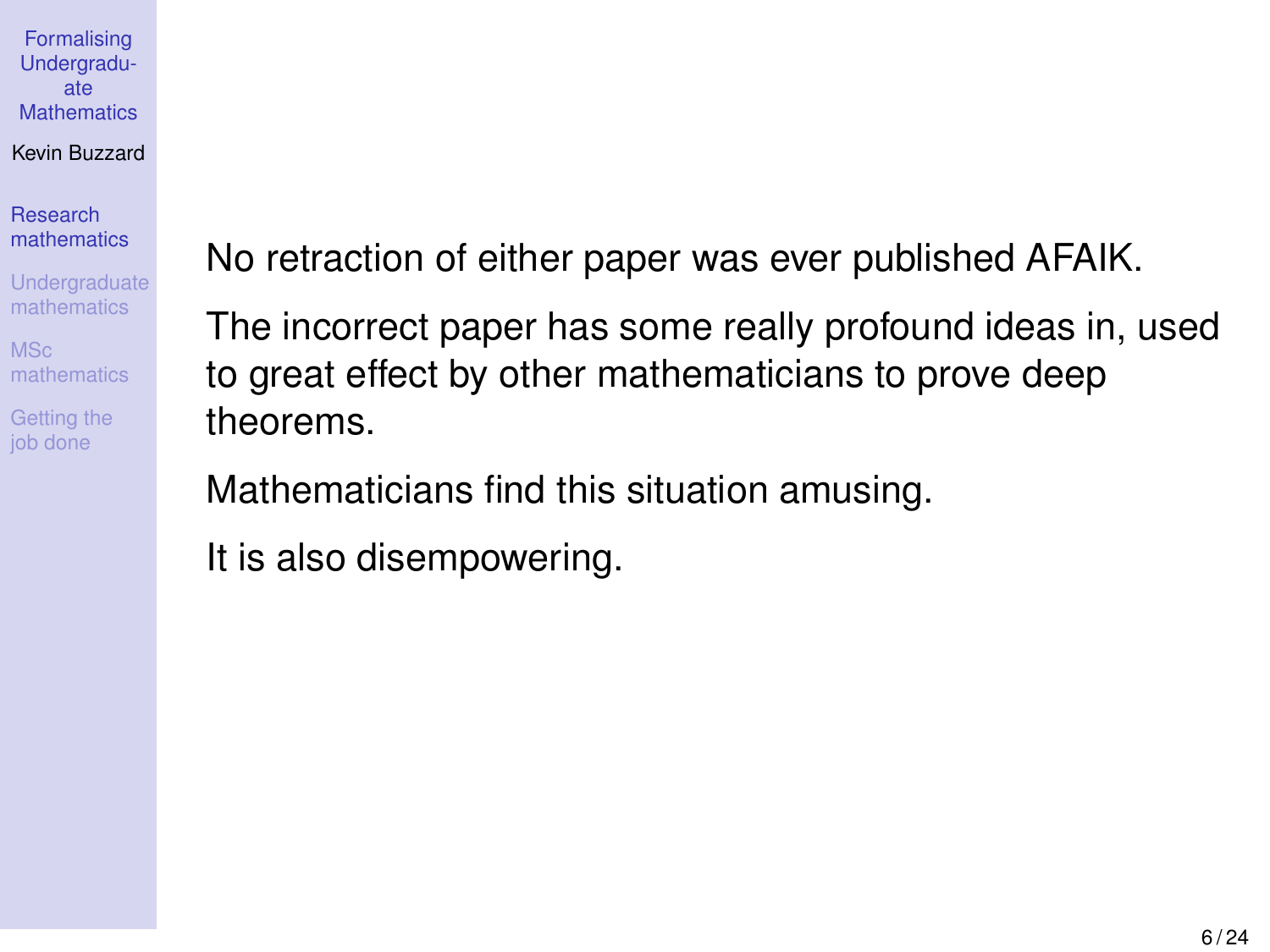Kevin Buzzard

Research [mathematics](#page-2-0)

**[Undergraduate](#page-8-0)** mathematics

MSc [mathematics](#page-10-0)

[Getting the](#page-12-0) job done

In 2018 I put together a "bad mathematics" talk.

Proofs with holes, unpublished proofs, errors in the literature....

I went round the UK giving this talk. How did it go down?

- Many people did not recognise my objections ("the experts are on top of things").
- Others said that it did not matter ("mathematics is about ideas").
- Others told me to go and learn some history ("it has always been like this").

Elegant exposition of the two sides of the argument:

- Jaffe and Quinn "Theoretical mathematics":
- [Thurston "On proof and progress in mathematics".](https://arxiv.org/abs/math/9404236)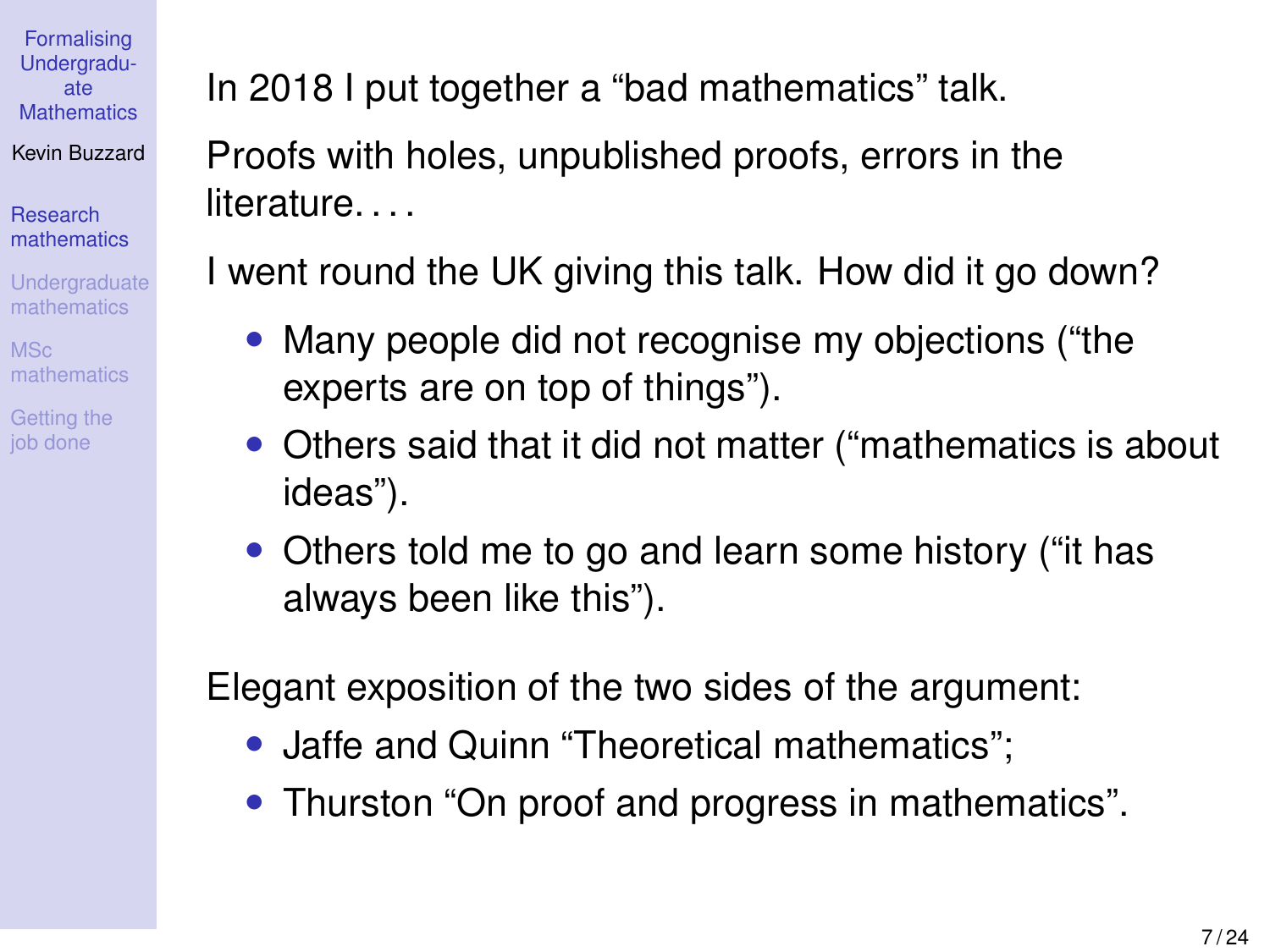Research [mathematics](#page-2-0)

**[Undergraduate](#page-8-0)** mathematics

MSc [mathematics](#page-10-0)

[Getting the](#page-12-0) job done

Examples of talking-points for research mathematicians.

- I believe that no one person understands all the details of the full proof of Fermat's Last Theorem, but it is undoubtedly completely rigorously proved.
- Mochizuki's proof of ABC will be published by PRIMS.
- The classification of finite simple groups is unpublished.
- "The full proof of theorem X is known to the experts."
- "The system has worked for thousands of years. Why change it?"
- Digitising mathematics is pointless/the future/both.
- "Can they tell us anything new?" NO. Not yet.

It's not clear to my community whether there is a problem with research mathematics. And if there is, it's *certainly* not clear if formalisation is the solution.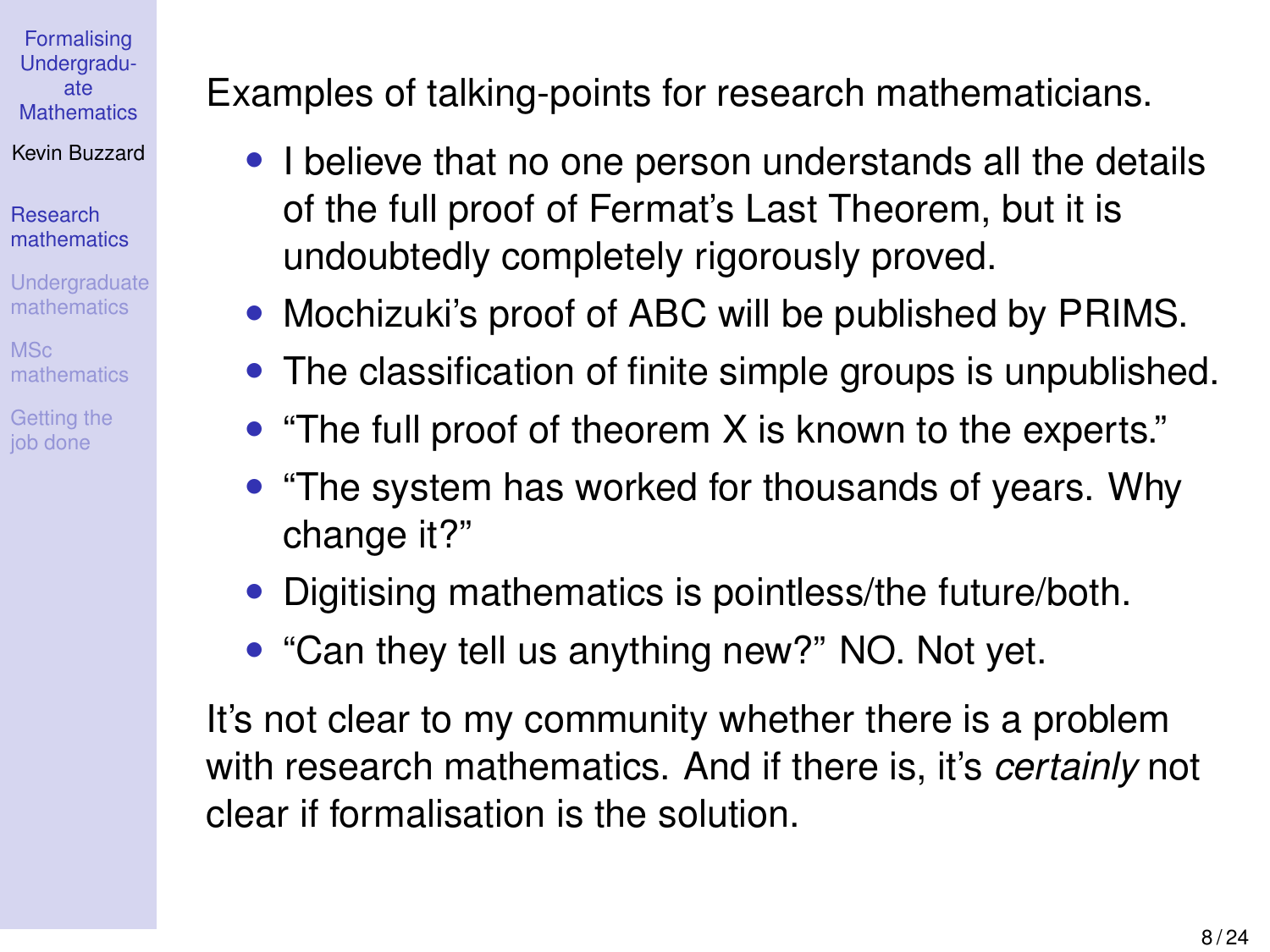Kevin Buzzard

Research [mathematics](#page-2-0)

**[Undergraduate](#page-8-0)** mathematics

MSc [mathematics](#page-10-0)

[Getting the](#page-12-0) job done

# Students – more easily led

<span id="page-8-0"></span>Whilst doing this, I had independently started working with undergraduates on formalisation of undergraduate level mathematics, using a system called Lean.

Lean's mathematics library was (just) ready for undergrad mathematicians.

Undergraduates were *far more receptive* to the idea of formalising mathematics in a theorem prover, than staff members.

I started a formalising club – the Xena Project. "Mathematicians learning Lean".

Weekly Thursday meetings, currently [on Discord.](#page-0-1) All undergraduate mathematicians welcome.

And this is how I got interested in formalising undergraduate mathematics.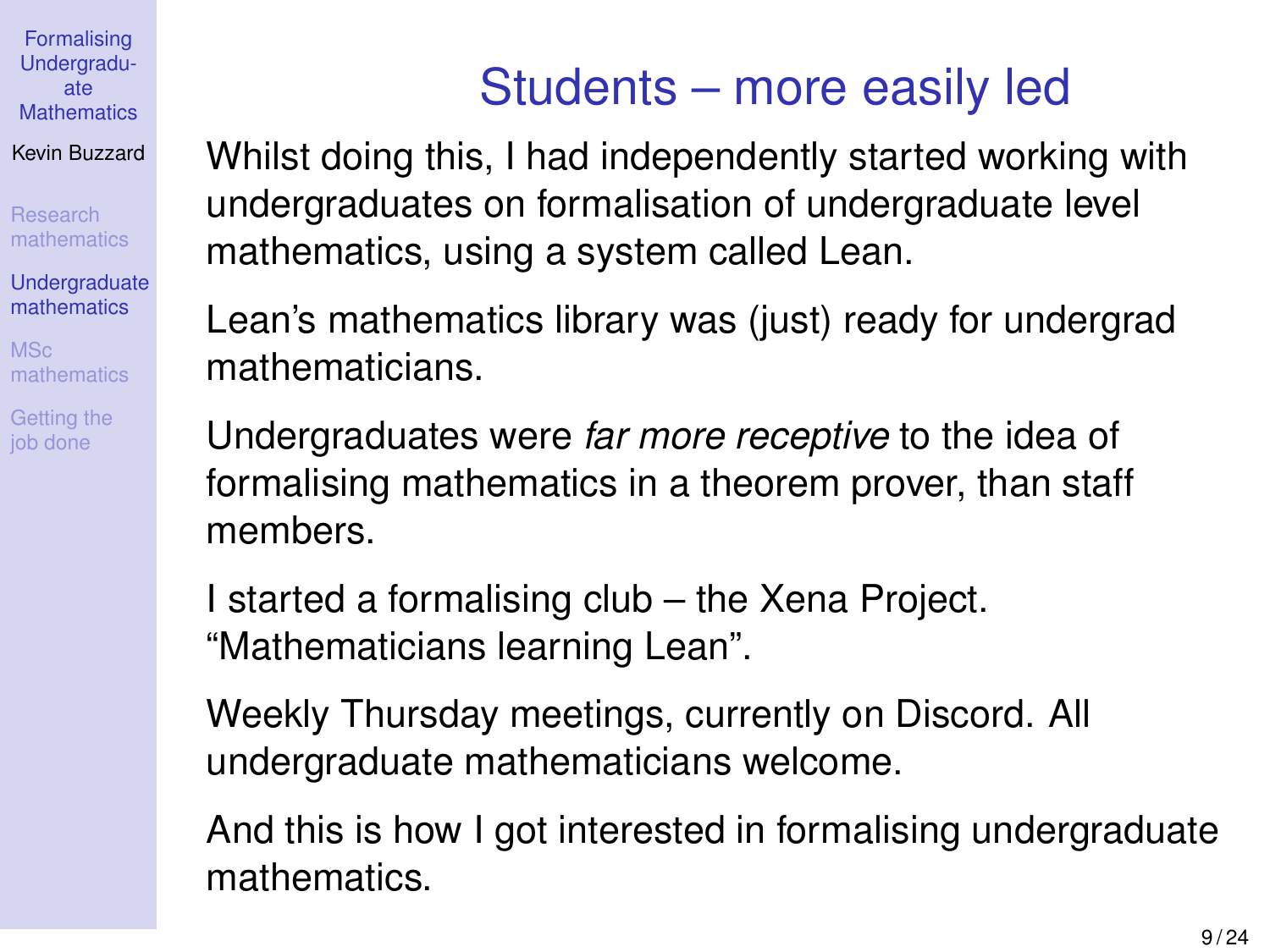Kevin Buzzard

Research [mathematics](#page-2-0)

**[Undergraduate](#page-8-0)** mathematics

MSc [mathematics](#page-10-0)

[Getting the](#page-12-0) job done

We started by formalising the material I was teaching to the 1st years.

Some of it was essentially impossible in Lean at that time (sin, cos). And some of it was a joy to formalise (equivalence relations).

Realisation: one should not formalise mathematics in the order it is taught to mathematics undergraduates.

 $e^{i\theta} = \cos(\theta) + i \sin(\theta)$  seemed a very long way away, and the derivative of sin(*x*) being cos(*x*) seemed even further. "First year stuff".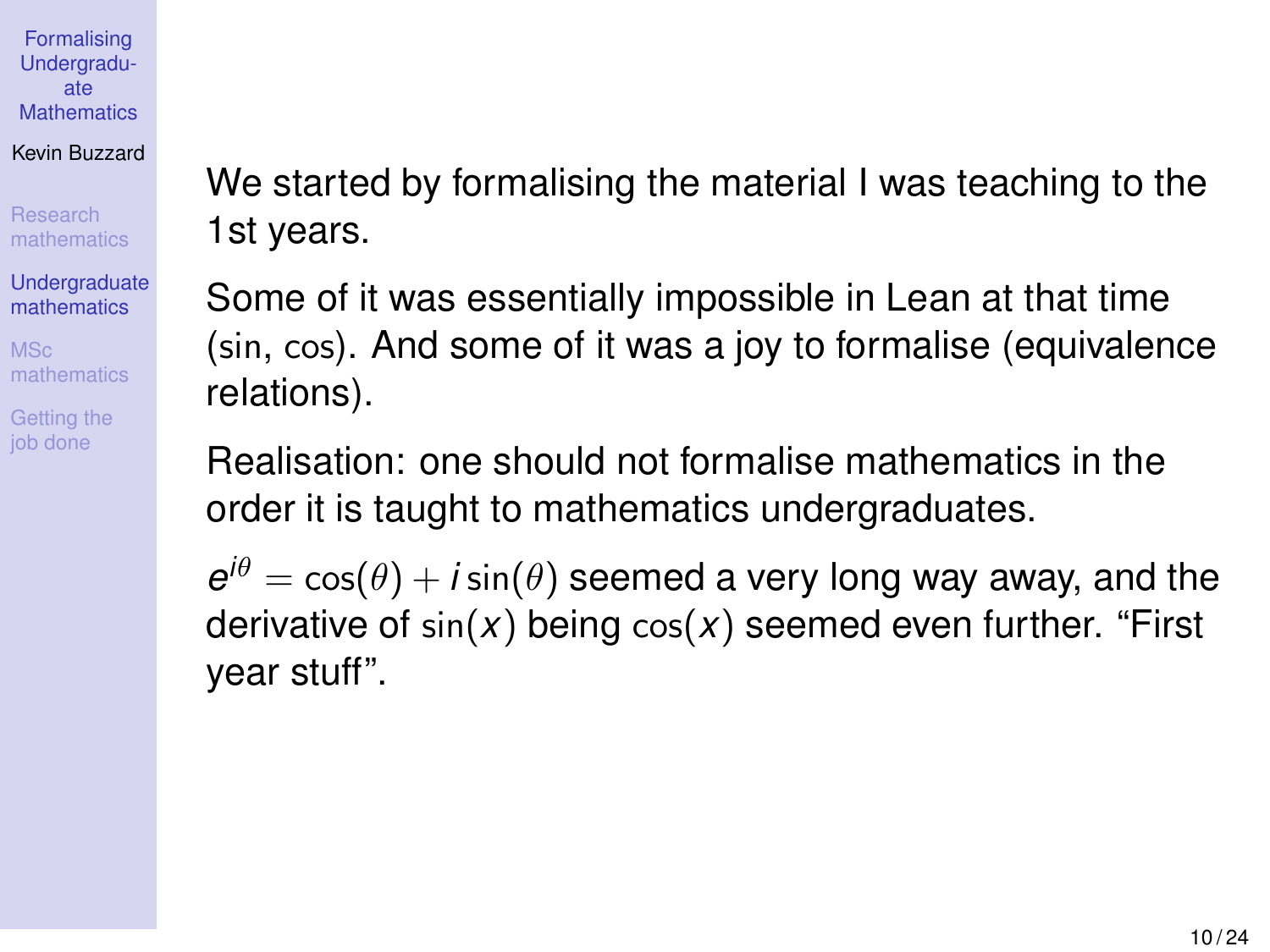#### Kevin Buzzard

Research [mathematics](#page-2-0)

**[Undergraduate](#page-8-0)** mathematics

M<sub>Sc</sub> [mathematics](#page-10-0)

[Getting the](#page-12-0) job done

<span id="page-10-0"></span>On the other hand, Lean had rings and equivalence relations, so localisation of rings should be easy. "Third year stuff".

First year undergraduate Kenny Lau started on this theory, and effortlessly added it to Lean.

A month later, first year undergraduate Chris Hughes started formalising results in the 1st year group theory course (and finiteness is hard in type theory).

I realised that I was building a team, and proposed that we formalised the theory of schemes (MSc level algebraic geometry). It took us about three months, working on and off at it.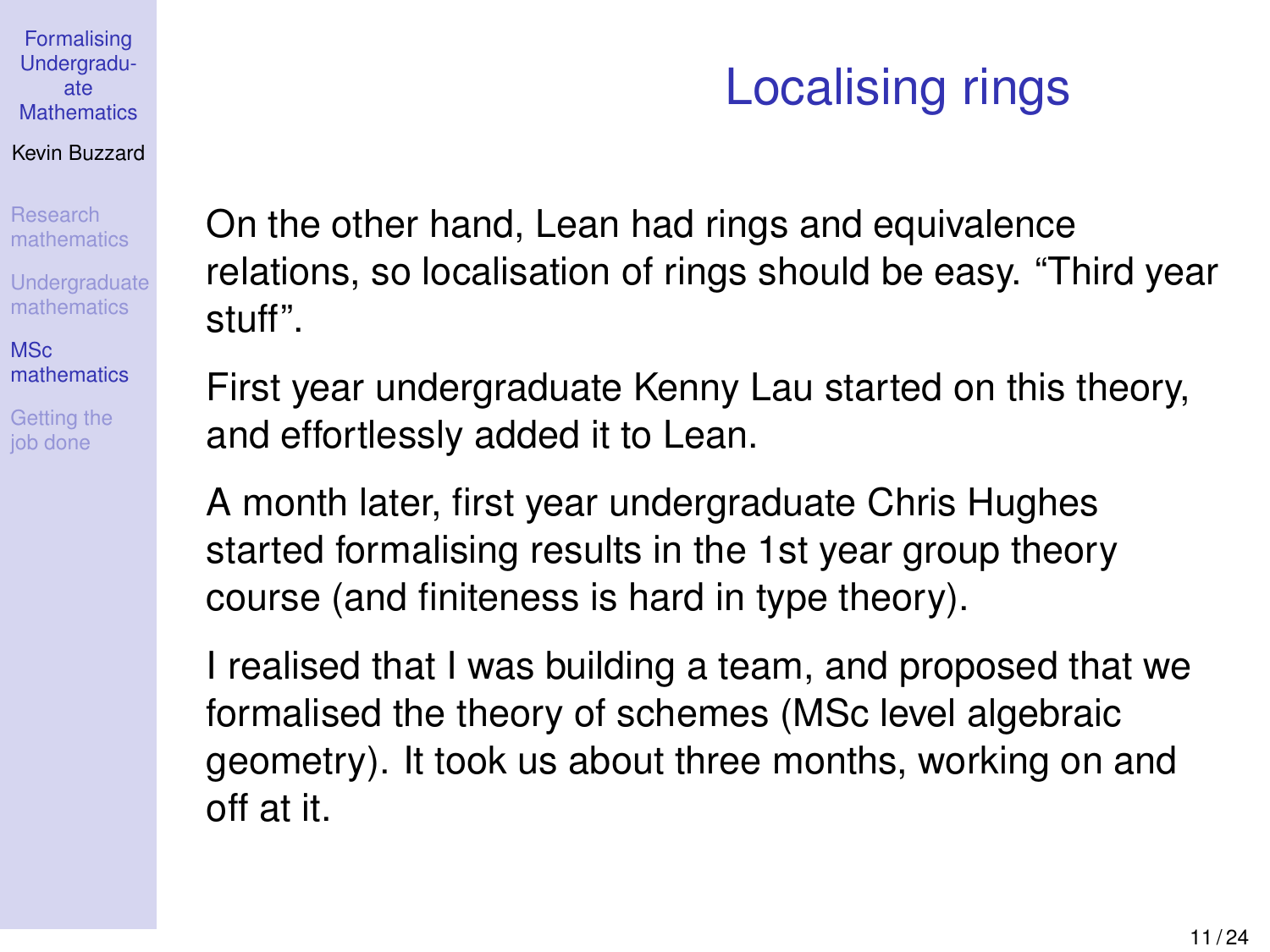Research [mathematics](#page-2-0)

**[Undergraduate](#page-8-0)** mathematics

**MSc** [mathematics](#page-10-0)

[Getting the](#page-12-0) job done

Once we had finished, I started asking about how schemes were done in other theorem provers.

Turned out that they weren't there.

This shocked me to the core.

This stuff is 50 years old and "standard stuff" where I come from (a maths department).

Things get worse: class groups of number fields aren't in any theorem prover. The basics of this stuff were known to Gauss.

I teach class groups to my 3rd year *undergraduates*. "The class group of a number field is finite".

Can these systems prove it? *No prover can currently state it.*

No research mathematician is going to take these systems seriously if they cannot do UG mathematics.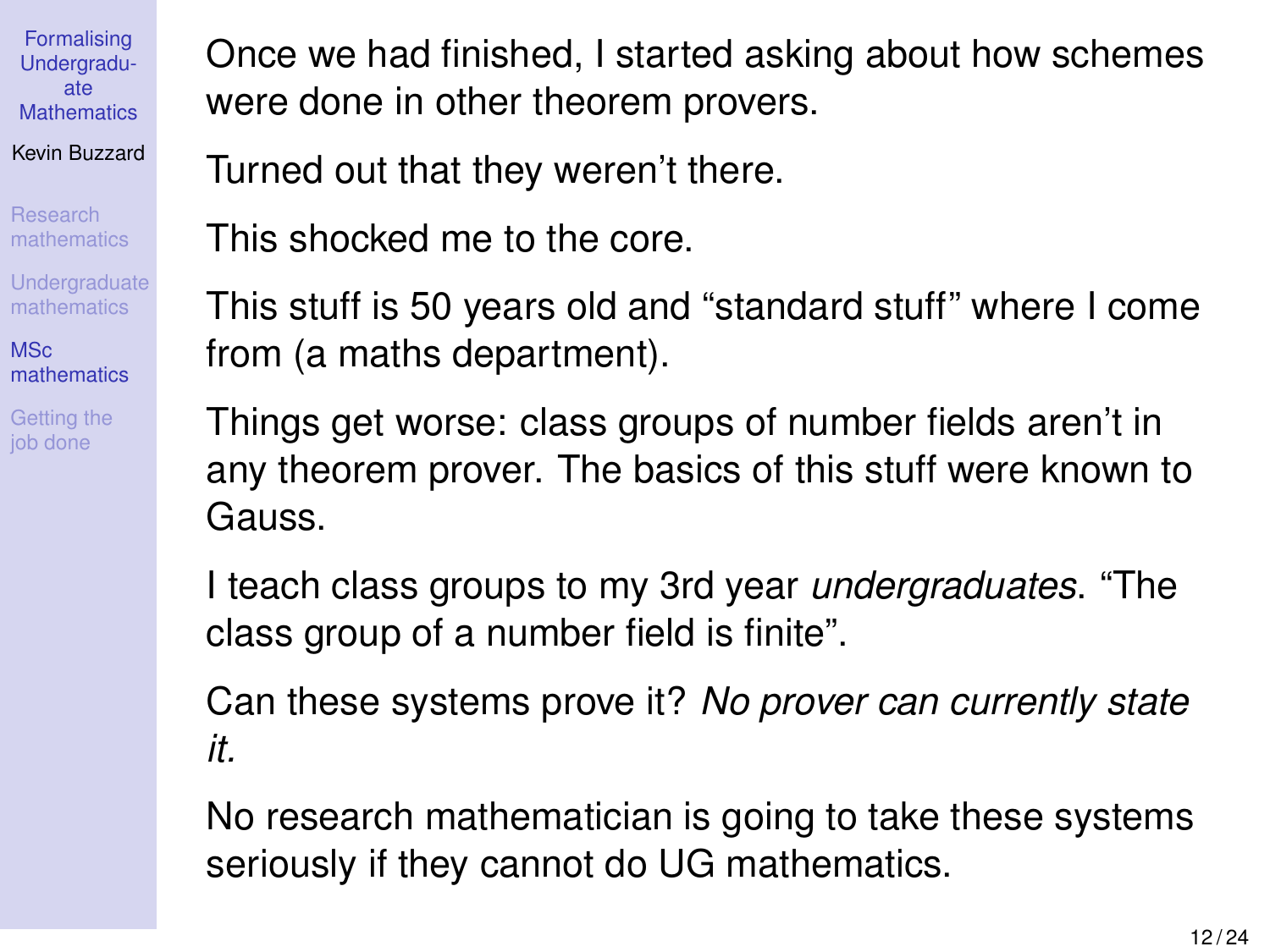#### <span id="page-12-0"></span>Kevin Buzzard

Research [mathematics](#page-2-0)

**[Undergraduate](#page-8-0)** mathematics

MSc [mathematics](#page-10-0)

[Getting the](#page-12-0) job done

## Computer proof checkers

Computer proof checkers, or ITPs (Coq, Lean, Agda, Isabelle/HOL, HOL Light, Mizar, Metamath, many many more) have been around for 50 years or so.

- Many small projects are written in these systems.
- Also, some highly non-trivial mathematical projects.
- But no systematic development of an undergraduate degree.

### **Why not?**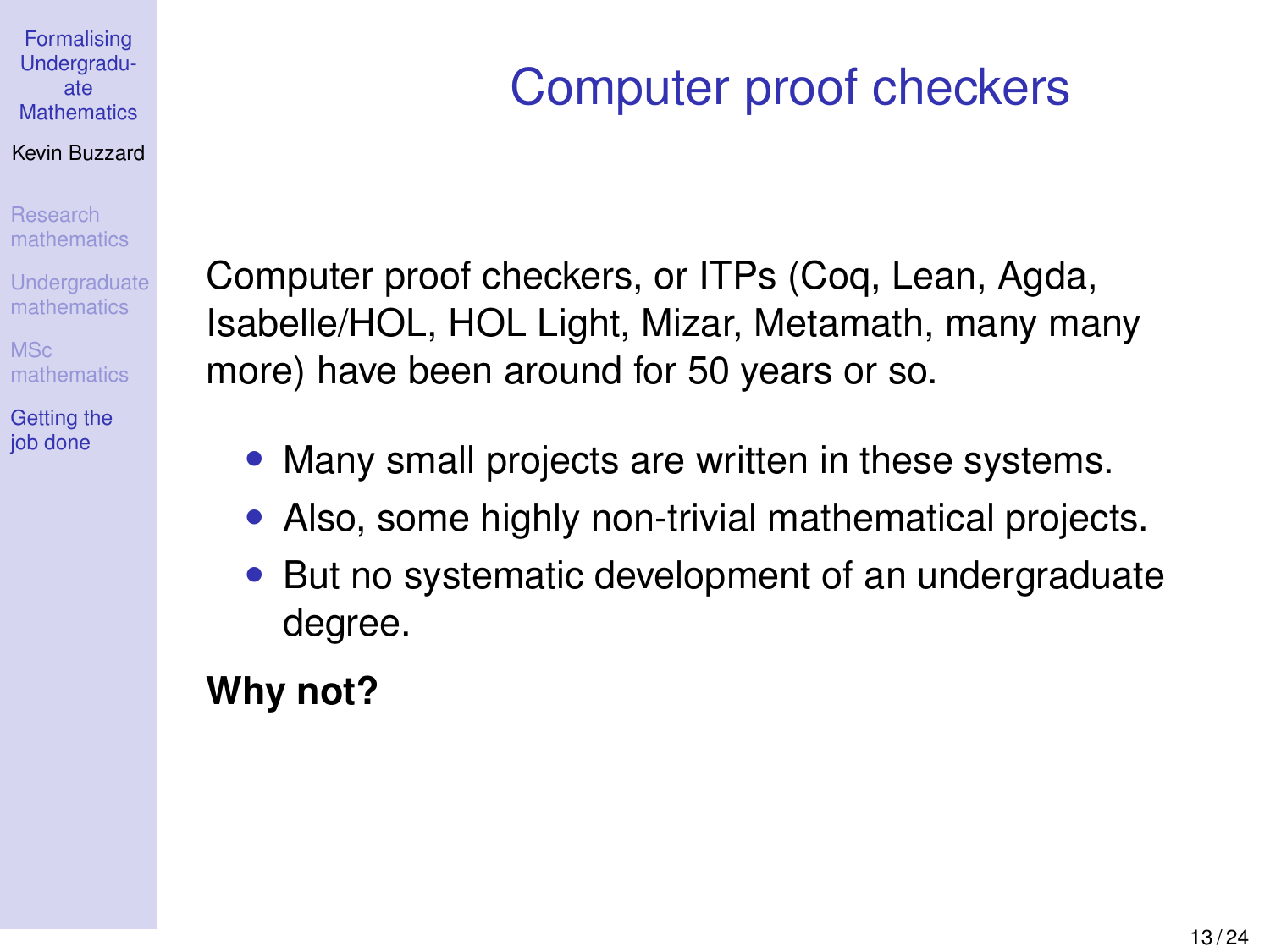#### Kevin Buzzard

Research [mathematics](#page-2-0)

**[Undergraduate](#page-8-0)** mathematics

MSc [mathematics](#page-10-0)

[Getting the](#page-12-0) job done

## Will the mathematicians do it?

Mathematicians see that software like this will, *one day*, change mathemaatics.

But we have a long way to go.

"Self-evident": formalising an undergraduate degree is the place to start.

Serious Research Mathematicians not interested in doing it.

Serious Research Mathematicians control where the funding goes in pure mathematics.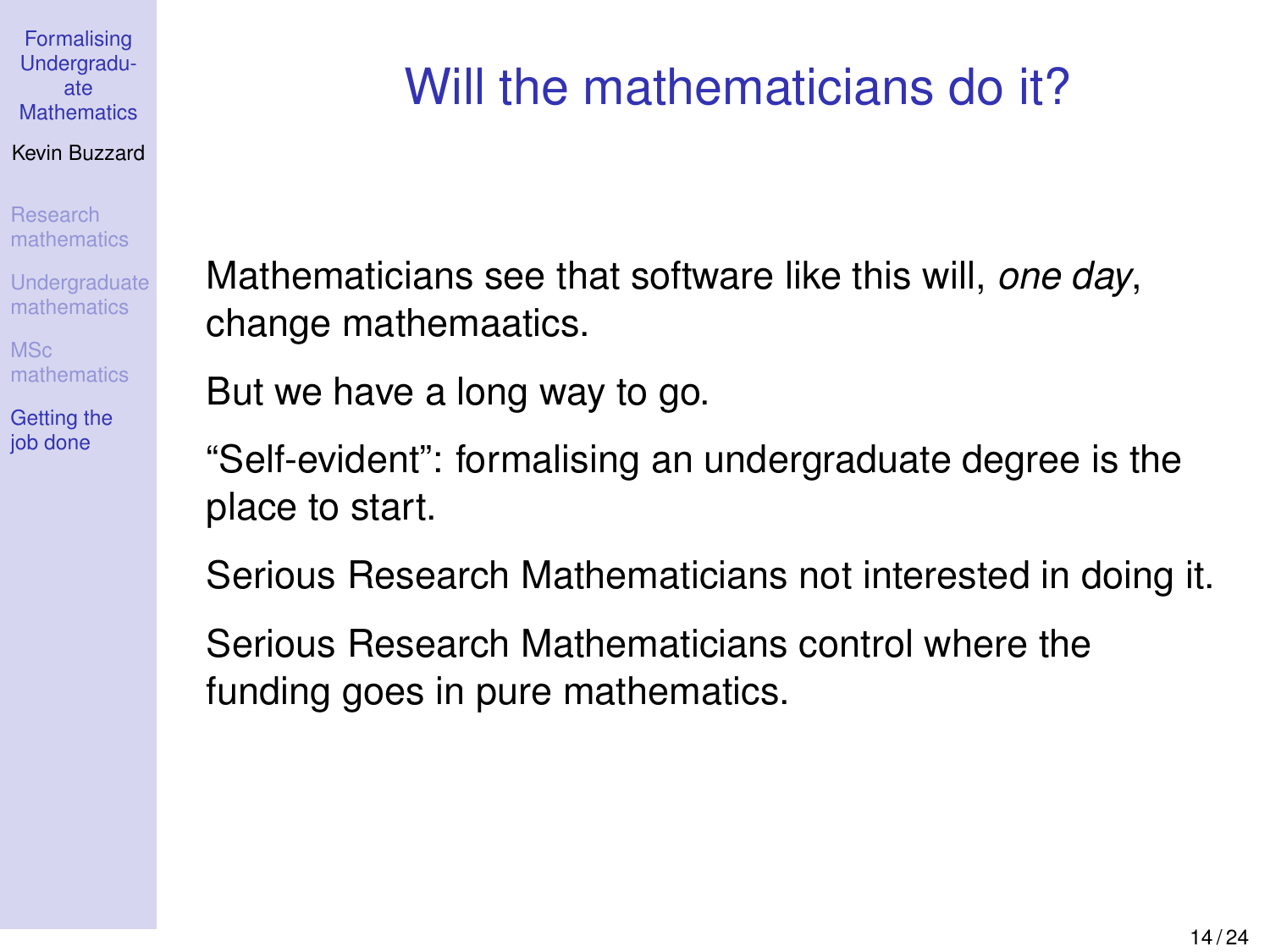#### Kevin Buzzard

Research [mathematics](#page-2-0)

**[Undergraduate](#page-8-0)** mathematics

MSc [mathematics](#page-10-0)

[Getting the](#page-12-0) job done

# Computer scientists do other things.

A team of (mostly) computer scientists formalised a proof of the Feit–Thompson theorem.

Thompson was awarded the Fields Medal in 1970 for this and other work.

Parts of undergraduate group theory, number theory and representation theory were formalised, as part of a much bigger proof.

Researchers just did the bits they needed.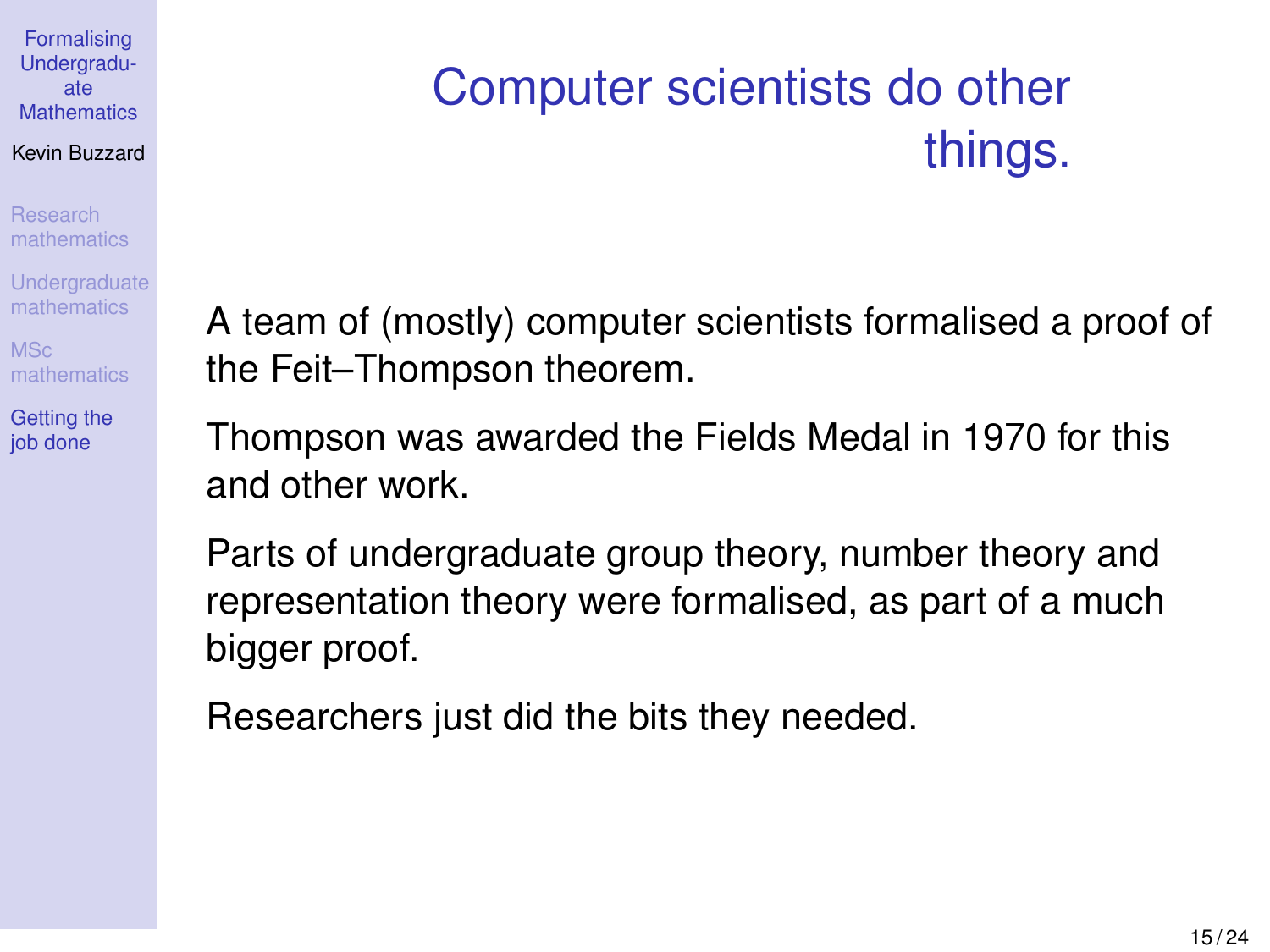Kevin Buzzard

Research [mathematics](#page-2-0)

**[Undergraduate](#page-8-0)** mathematics

MSc [mathematics](#page-10-0)

[Getting the](#page-12-0) job done

- ITP users seem to focus on proving theorems.
- You formalise what you need to prove the theorem.
- Computer scientists can't see any publications in formalising UG mathematics.
- Mathematicians need the material but don't want to do it themselves.
- AI people would like to train on the material but it doesn't exist.
- No funding available (I have only been funded to formalise PhD level mathematics)
- We could wait until computers can read books, but I can't wait that long.
- How about using undergraduates? They type up their lecture notes in  $\cancel{\text{ETr}}$  after all...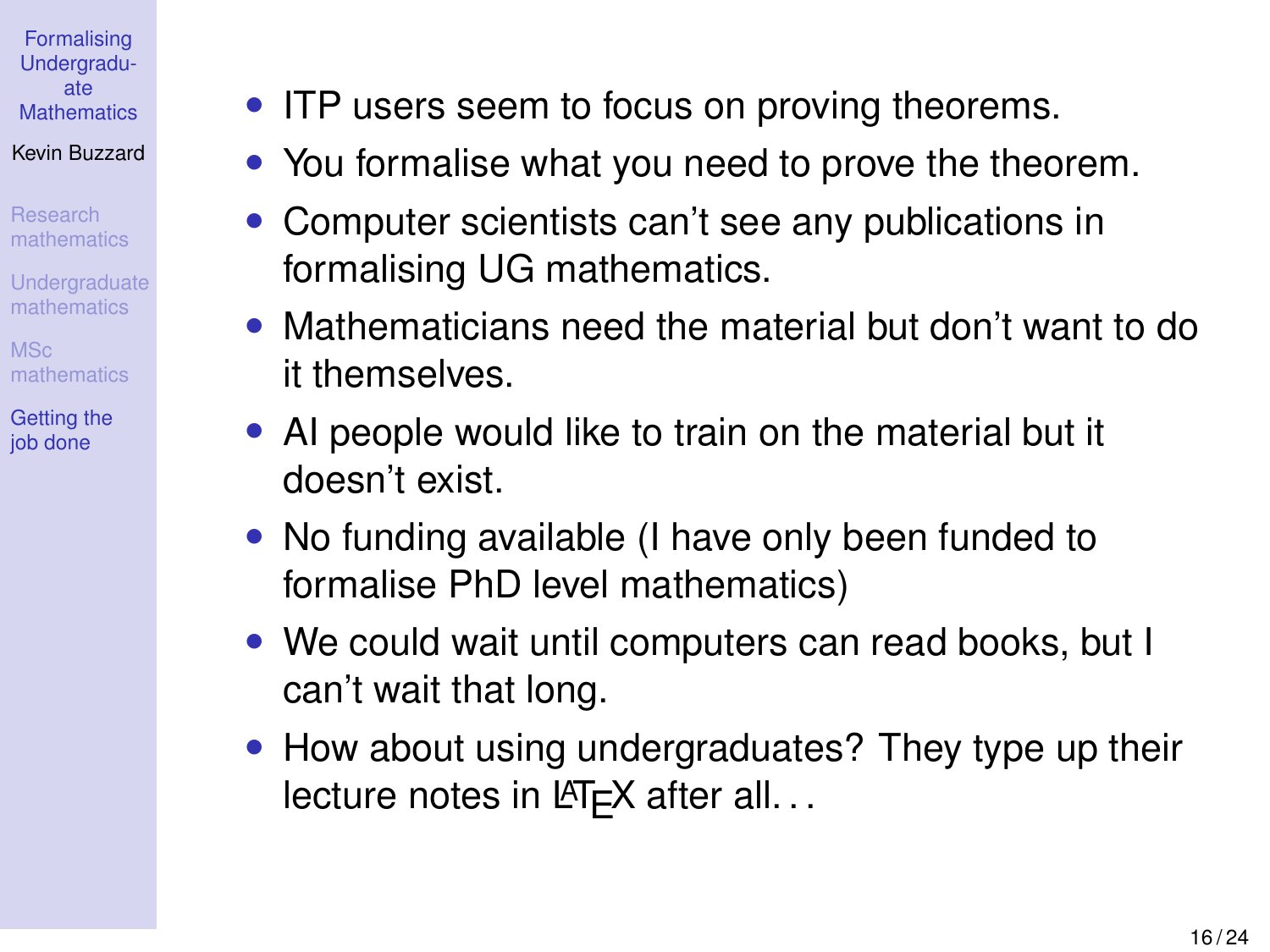Kevin Buzzard

Research [mathematics](#page-2-0)

**[Undergraduate](#page-8-0)** mathematics

MSc [mathematics](#page-10-0)

[Getting the](#page-12-0) job done

Formalizing undergraduate mathematics in Lean: not as easy as telling undergraduates to type up their lecture notes into Lean.

We teach the first years the Riemann Integral in basic analysis.

The Lean experts assured me that the correct thing to do was construct a far more general integration theory first (the Bochner integral, taking values in topological vector spaces).

This rules out most undergraduates.

However, we had far more success with algebra.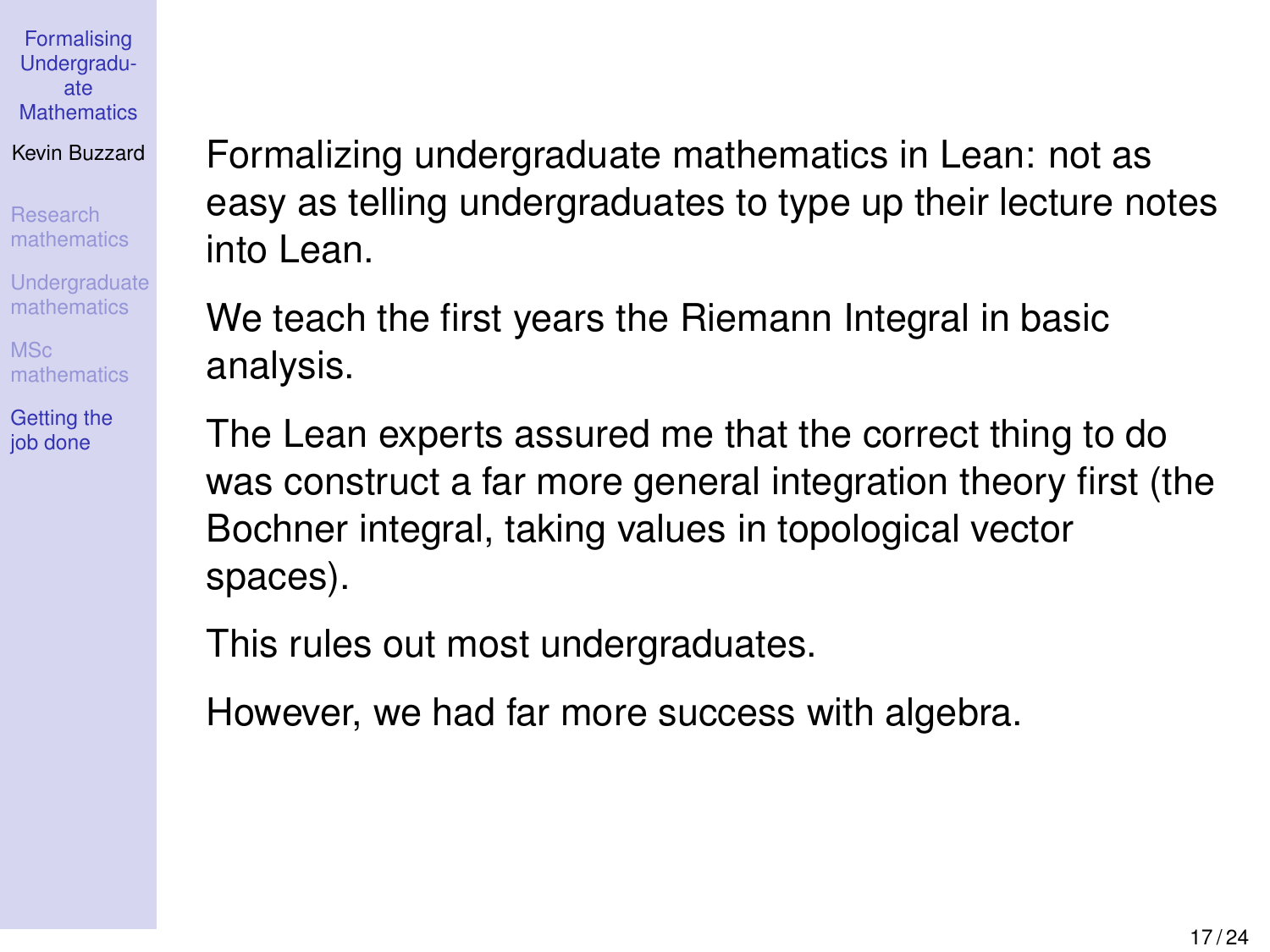Kevin Buzzard

Research [mathematics](#page-2-0)

**[Undergraduate](#page-8-0)** mathematics

MSc [mathematics](#page-10-0)

[Getting the](#page-12-0) job done

A lot of 2nd and 3rd year undergraduate algebra is now in Lean. Examples:

- rings,
- unique factorization domains,
- Euclidean domains.
- Principal Ideal Domains,
- modules.
- Noetherian rings and modules.

This is "unpublishable work".

It taught us a *lot* about how to formalise mathematics in Lean.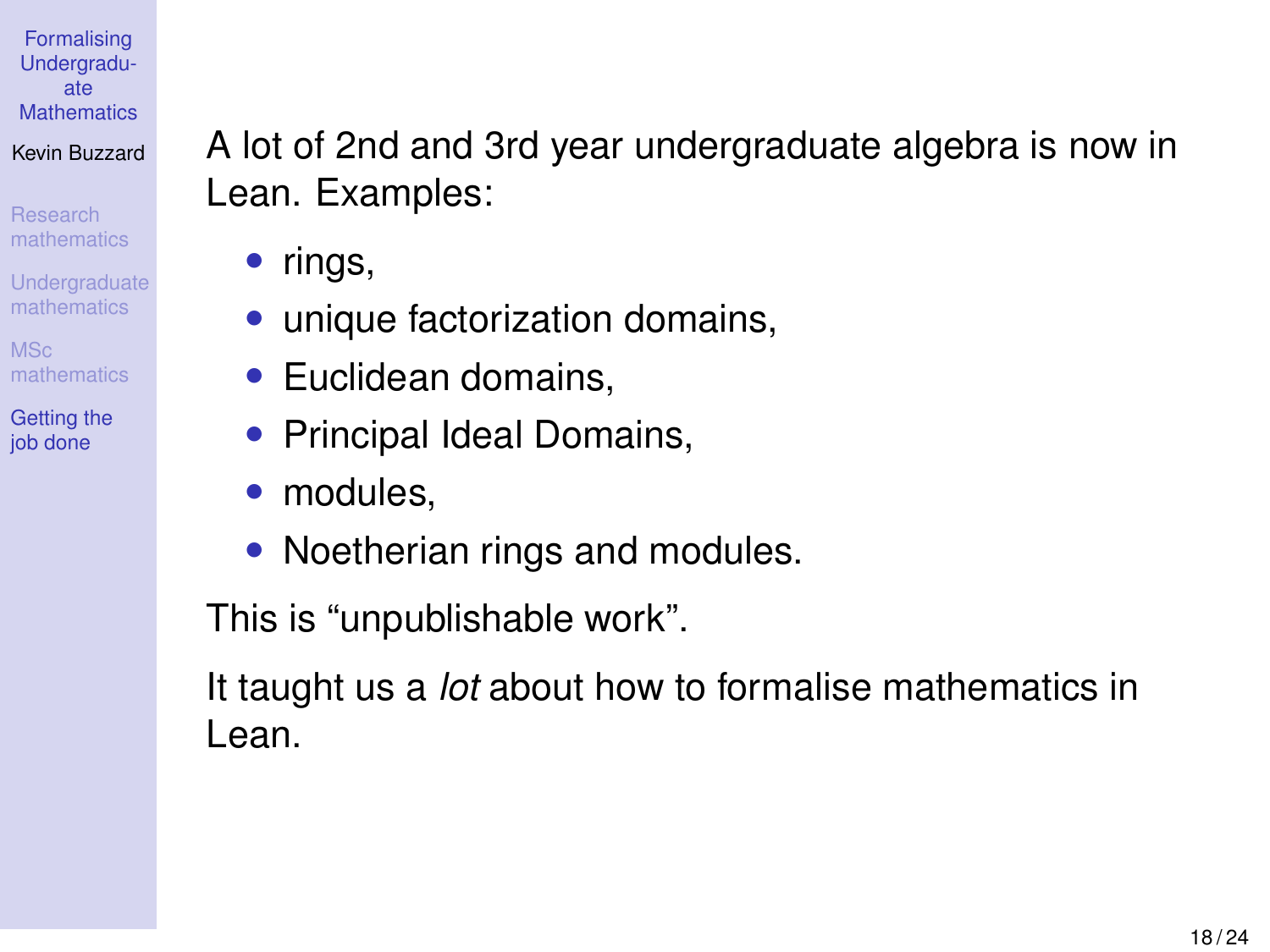Research [mathematics](#page-2-0)

**[Undergraduate](#page-8-0)** mathematics

MSc [mathematics](#page-10-0)

[Getting the](#page-12-0) job done

Implementation v specification is a thing.

Implementations: We got group homomorphisms wrong, we got subgroups wrong, we got polynomials wrong, we got modules over a ring wrong. Some stuff is fixed, subgroups are still being fixed. Mario Carneiro refactored modules.

By formalising lots of undergraduate mathematics in one Lean library, we learnt:

- Which parts were easy in Lean;
- Which parts were hard in Lean;
- pros and cons of various implementation decisions in Lean.

Added benefit: we have one library which students can use to do homework problems.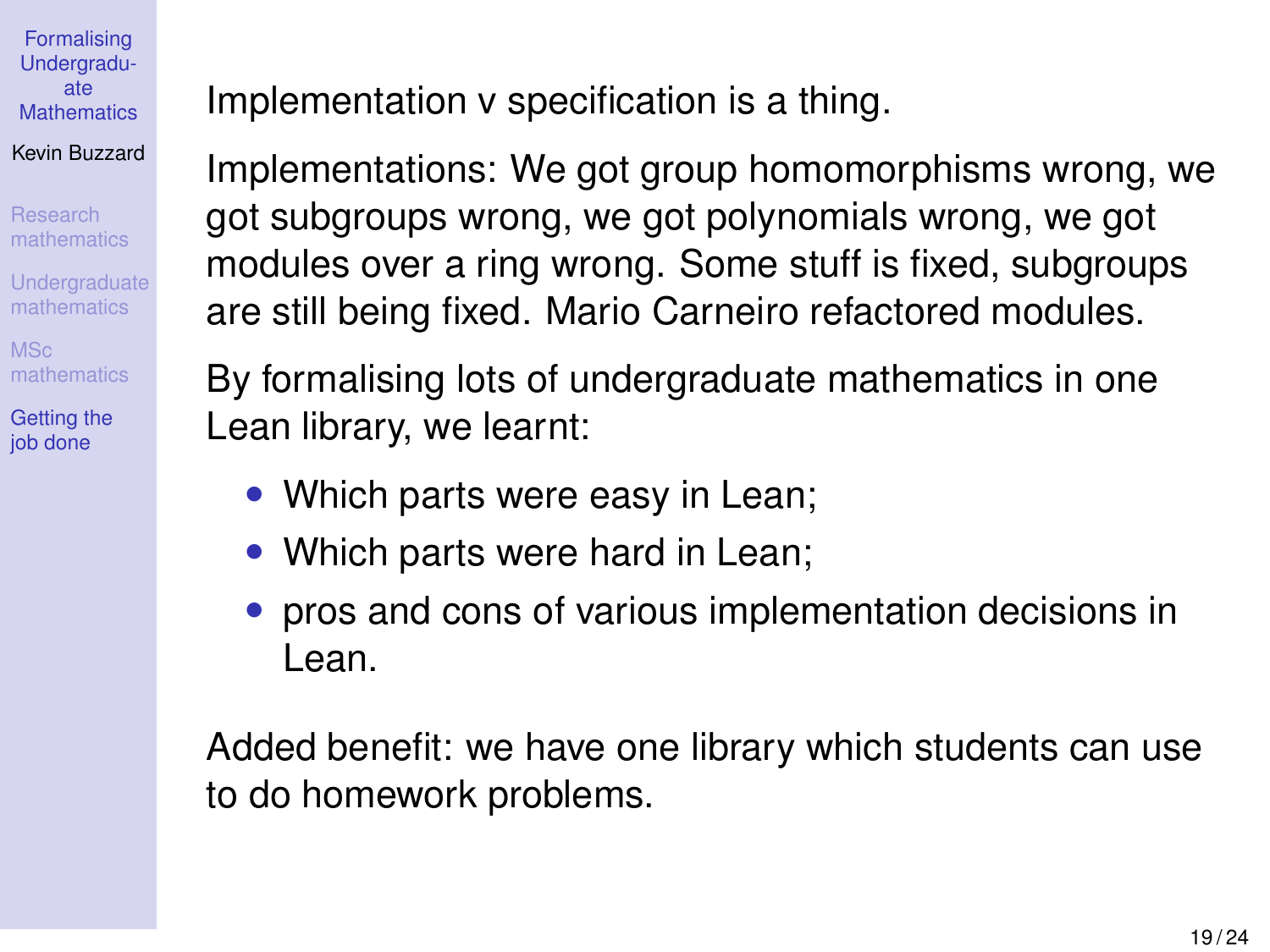#### Kevin Buzzard

Research [mathematics](#page-2-0)

**[Undergraduate](#page-8-0)** mathematics

MSc [mathematics](#page-10-0)

[Getting the](#page-12-0) job done

F. Wiedijk, in "The QED manifesto revisited" (2007), points out that any system aiming to formalise a substantial corpus of mathematics needs to be able to "integrate work by multiple people into a nice coherent whole".

Lean's maths library is doing precisely this, because of a Zulip chatroom and GitHub.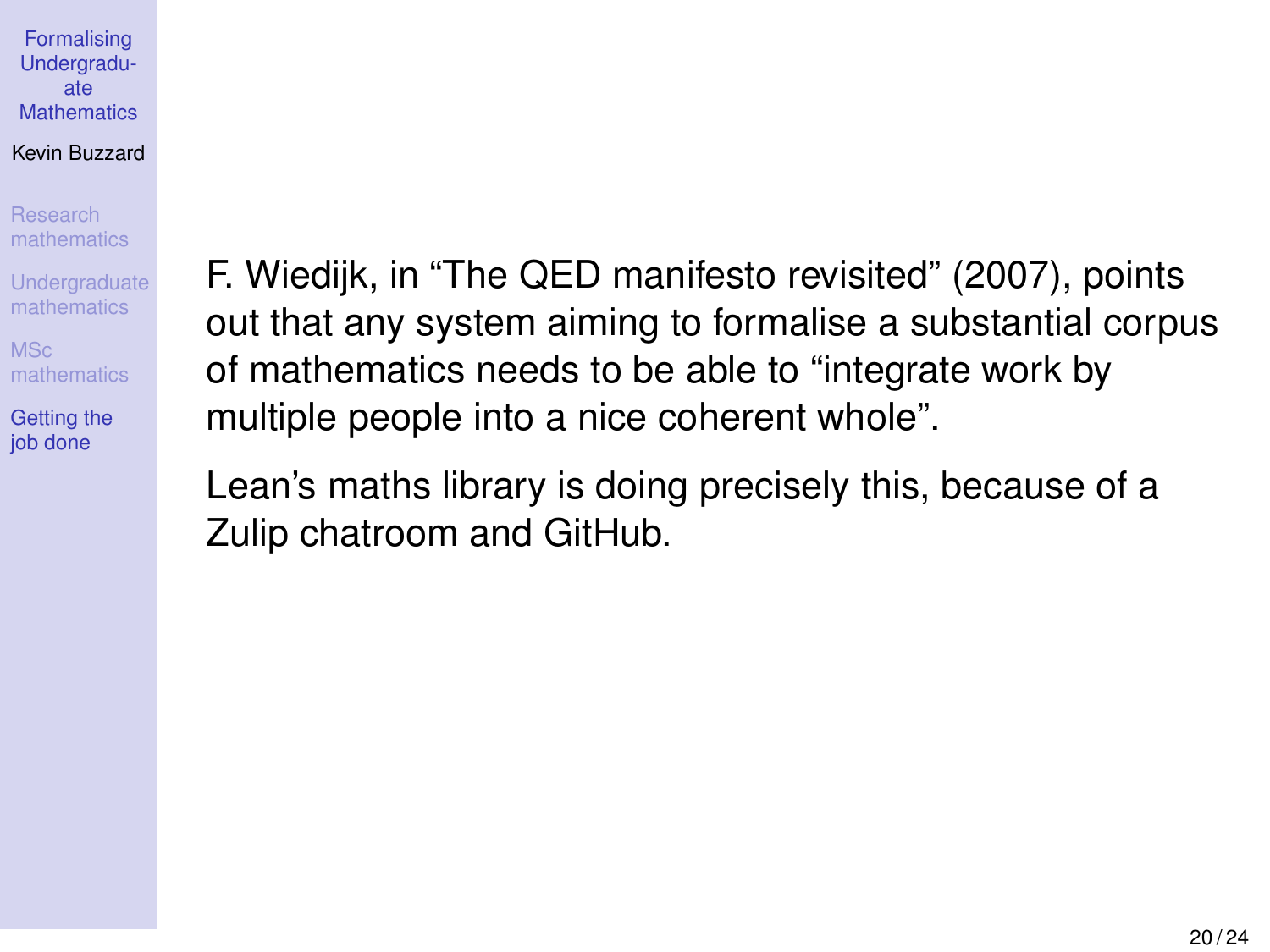## How far have we got?

Research [mathematics](#page-2-0)

**[Undergraduate](#page-8-0)** mathematics

MSc [mathematics](#page-10-0)

[Getting the](#page-12-0) job done

The undergraduate degree taught in Paris Sud (Saclay, Orsay) is very well-specified.

Thanks to Patrick Massot and others, we can take a detailed look. [\(link\)](https://leanprover-community.github.io/undergrad.html)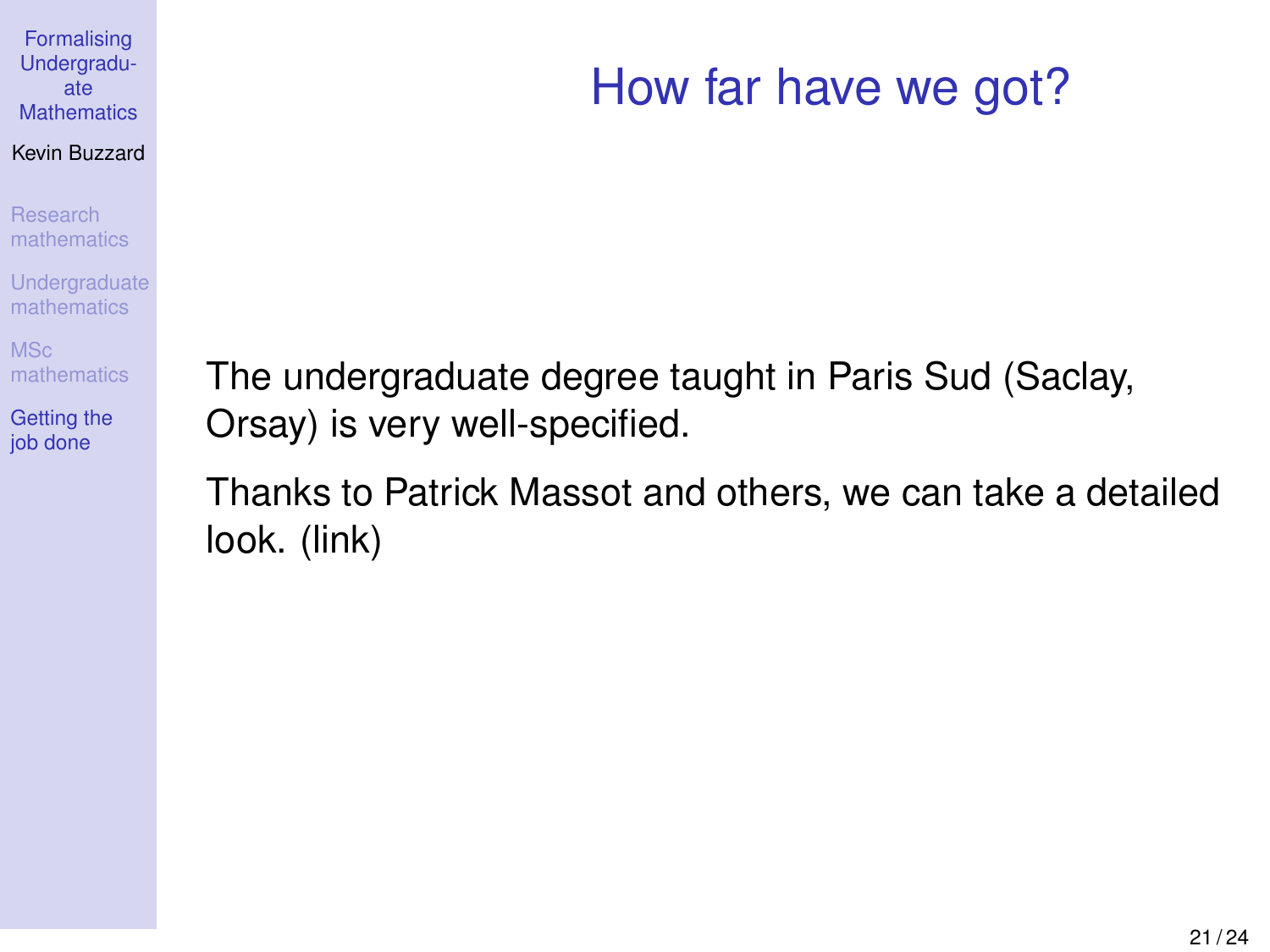Kevin Buzzard

Research [mathematics](#page-2-0)

**[Undergraduate](#page-8-0)** mathematics

MSc [mathematics](#page-10-0)

[Getting the](#page-12-0) job done

### Undergraduate mathematics in mathlib

This gives pointers to undergraduate maths topics that are currently covered in mathlib. There is also a page listing undergraduate maths topics that are not yet in mathlib.

| Linear algebra                                                                                                                                                                                                                                 |
|------------------------------------------------------------------------------------------------------------------------------------------------------------------------------------------------------------------------------------------------|
| <b>Group Theory</b>                                                                                                                                                                                                                            |
| <b>Ring Theory</b>                                                                                                                                                                                                                             |
| <b>Fundamentals</b>                                                                                                                                                                                                                            |
| <b>Ideals and Quotients</b>                                                                                                                                                                                                                    |
| Algebra                                                                                                                                                                                                                                        |
| <b>Divisibility in integral domains</b>                                                                                                                                                                                                        |
| <b>Polynomial rings</b>                                                                                                                                                                                                                        |
| $K[X]$ is a euclidean ring when $K$ is a field, irreducible polynomial, Eisenstein's criterion, polynomial algebra<br>in one or several indeterminates over a commutative ring, roots of a polynomial, multiplicity, polynomial<br>derivative, |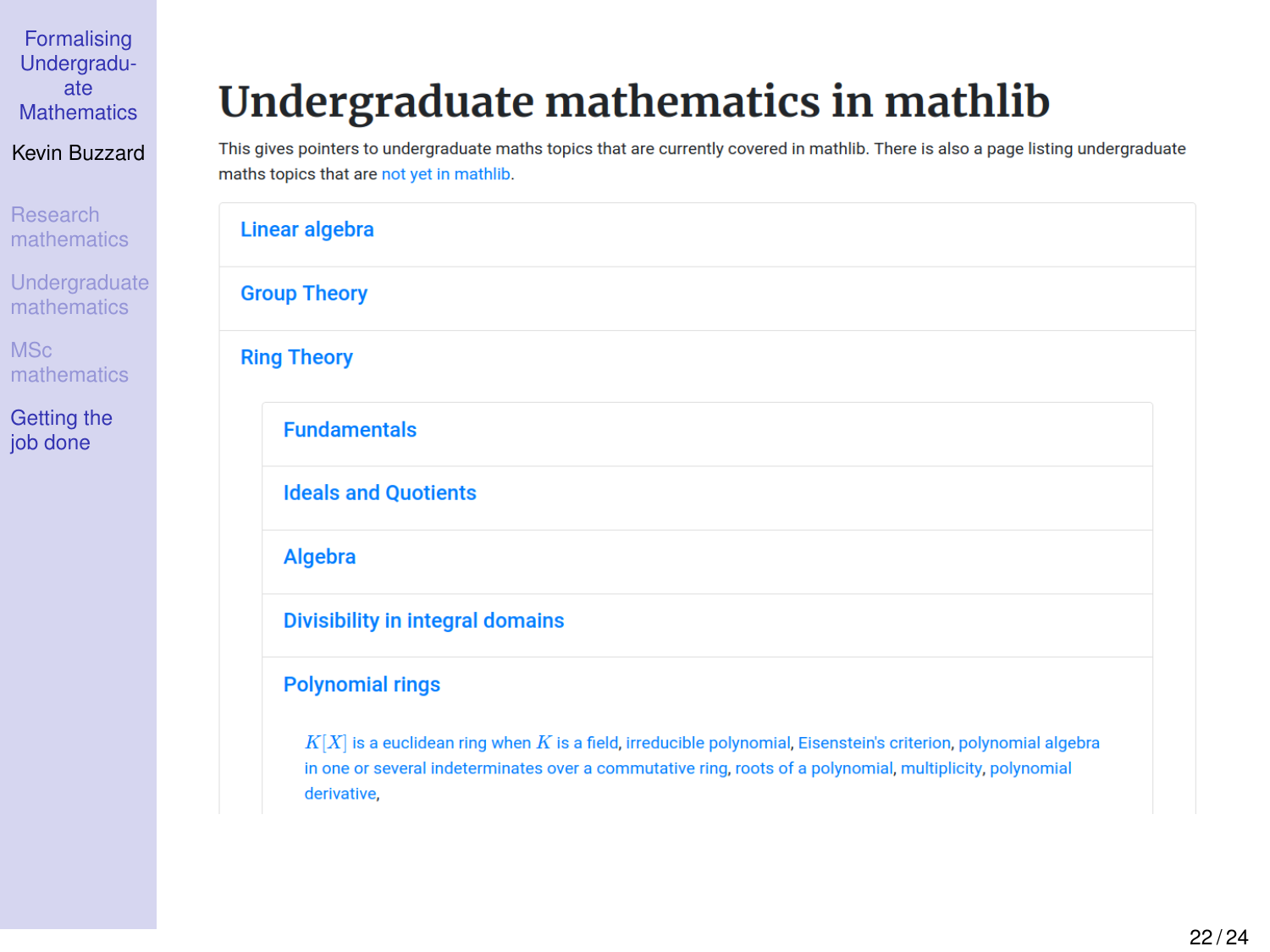Research [mathematics](#page-2-0)

**[Undergraduate](#page-8-0)** mathematics

MSc [mathematics](#page-10-0)

[Getting the](#page-12-0) job done

### Missing undergraduate mathematics in mathlib

This gives pointers to undergraduate maths topics that are currently missing in mathlib. There is also a page listing undergraduate maths topics that are already in mathlib.

If you want to work on an item from this list then you should first check the pull requests list to see whether it is already coming. then the issues list to see whether it is discussed there, and finally talk about this idea on Zulip.

| Linear algebra      |                                                                                                                                                                                                                          |
|---------------------|--------------------------------------------------------------------------------------------------------------------------------------------------------------------------------------------------------------------------|
| <b>Group Theory</b> |                                                                                                                                                                                                                          |
| <b>Ring Theory</b>  |                                                                                                                                                                                                                          |
|                     | Algebra                                                                                                                                                                                                                  |
|                     | <b>Divisibility in integral domains</b>                                                                                                                                                                                  |
|                     | <b>Polynomial rings</b>                                                                                                                                                                                                  |
|                     | cyclotomic polynomials in $\mathbb{Q}[X]$ , relationship between the coefficients and the roots of a split polynomial,<br>Newton's identities, decomposition into sums of homogeneous polynomials, symmetric polynomials |